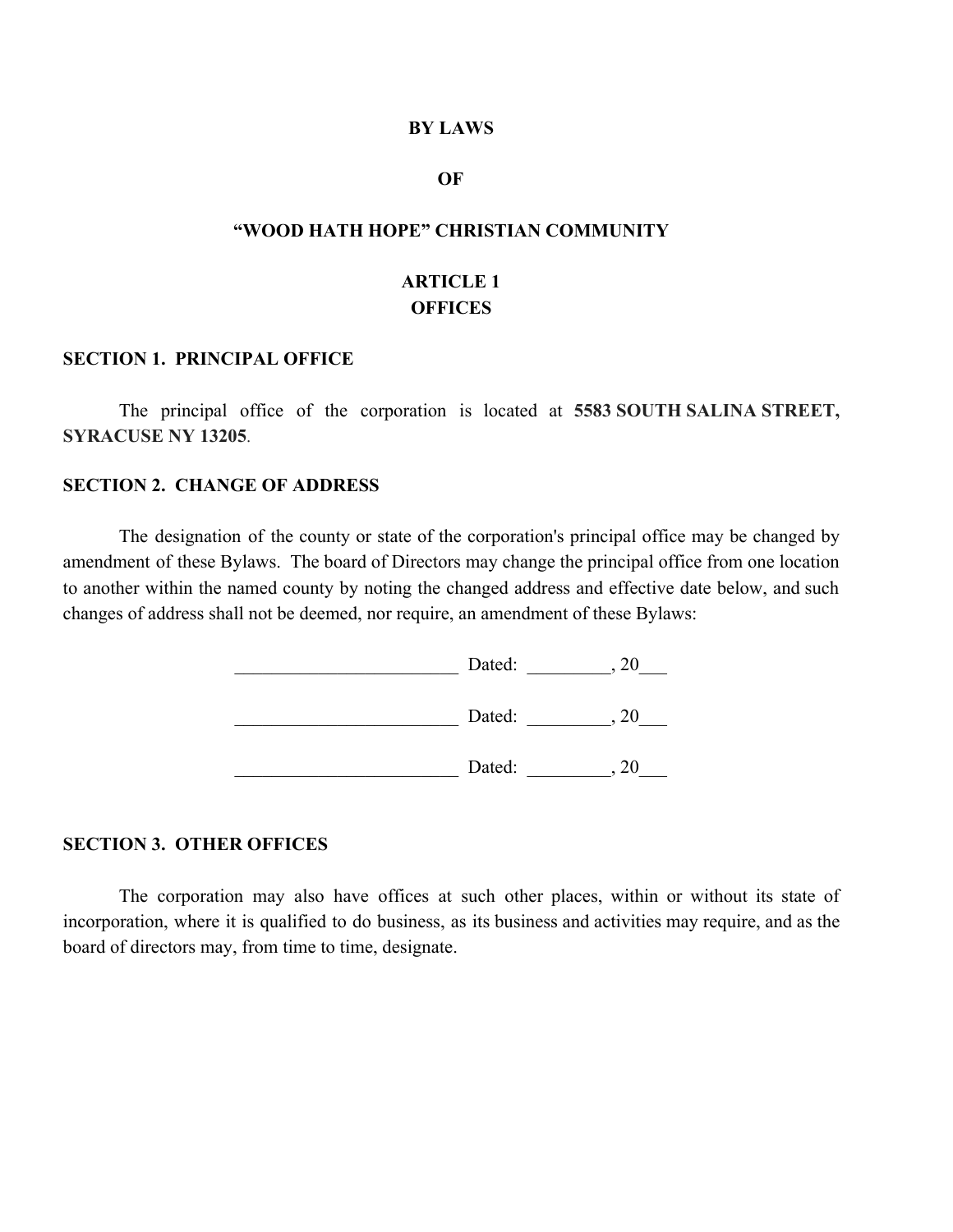# **ARTICLE 2**

#### **NONPROFIT PURPOSES**

### **SECTION 1. IRC SECTION 501(C)(3) PURPOSES**

This corporation is organized exclusively for one or more of the purposes as specified in Section  $501(c)(3)$  of the Internal Revenue Code, including, for such purposes, the making of distributions to organizations that qualify as exempt organizations under Section  $501(c)(3)$  of the Internal Revenue Code.

#### **SECTION 2. SPECIFIC OBJECTIVES AND PURPOSES**

The specific objectives and purposes of this corporation shall be:

1. To create and develop Bethany House as a center for nonviolent Christian theology and life in a contemporary urban setting.

2. To study and communicate the Christian message in terms of a nonviolent God who reaches out to change human relationships to compassion, forgiveness, nonviolence and community.

3. To build examples of nonviolent relationship through community, and engagement with our urban setting in whatever ways the Spirit leads.

4. Specifically, community members commit themselves to:

Practical personal disciplines (e.g. prayer, study, mindfulness, spiritual growth) and self-giving through the individual's gifts and talents (e.g. healing, teaching, social media, administration, gardening etc.)

(Hereafter the name "Community" designates the "Wood Hath Hope" Christian Community)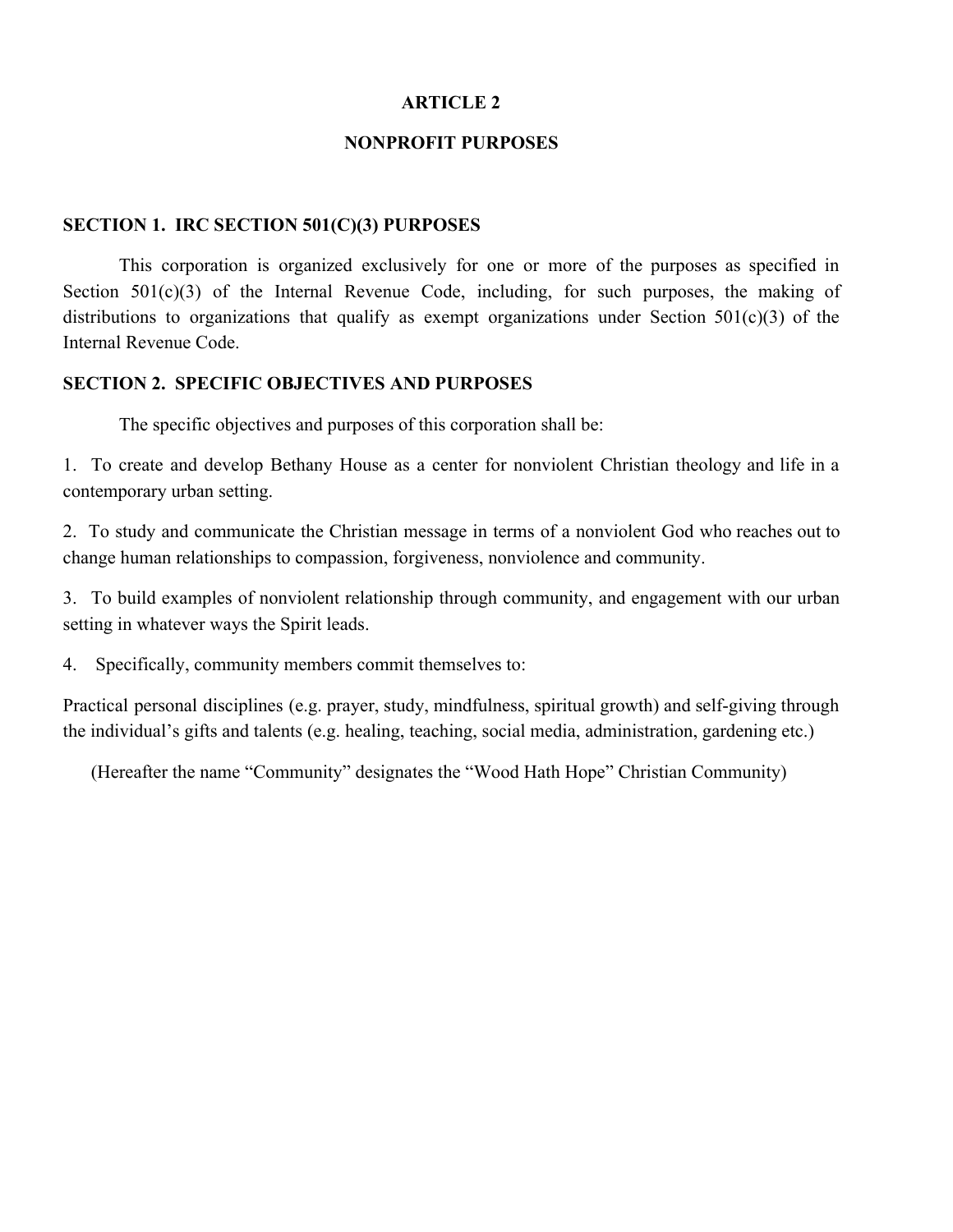# **ARTICLE 3 BOARD OF DIRECTORS**

# **SECTION 1. NUMBER**

The corporation shall have 7 directors and collectively they shall be known as the Board of **Directors** 

# **SECTION 2. QUALIFICATIONS**

Directors shall be of the age of majority in this state. Other qualifications for directors of this corporation shall be as follows:

**Directors should, as much as possible, reflect the diversity of the broader Wood Hath Hope community, including members, friends, and companions.**

**Directors must share personally the aims and goals of the "Community" without necessarily becoming community members. At least two directors should be community members.**

# **SECTION 3. POWERS**

Subject to the provisions of the laws of this state and any limitations in the Articles of Incorporation and these Bylaws relating to action required or permitted to be taken or approved by the members, if any, of this corporation, the activities and affairs of this corporation shall be conducted and all corporate powers shall be exercised by or under the direction of the Board of Directors.

## **SECTION 4. DUTIES**

It shall be the duty of the directors to:

- Register their physical and email addresses with the Secretary of the corporation, and notices of meetings emailed to them at such addresses shall be valid notices thereof.
- **● Meet four times a year to receive reports and review budgets.**
- **●** Perform any and all duties imposed on them collectively or individually by law, by the Articles of Incorporation, or by these Bylaws;
- Appoint and remove, employ and discharge, and, except as otherwise provided in the Bylaws,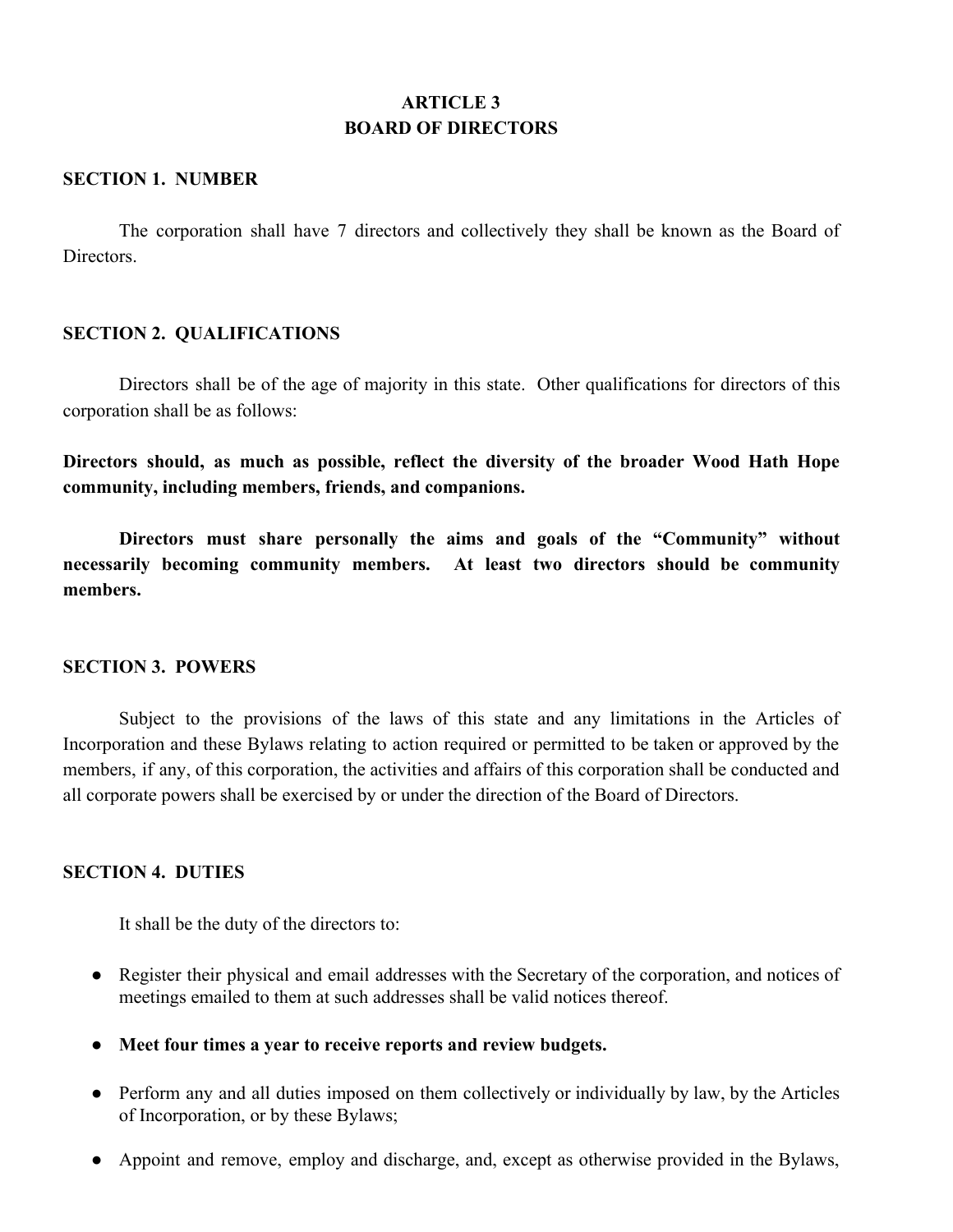prescribe the duties and fix the compensation, if any, of all officers, agents and employees of the corporation;

• Supervise all officers, agents and employees of the corporation to assure that their duties are performed properly.

#### **SECTION 5. TERM OF OFFICE**

Each Director shall hold office for a period of 3 years and until his or her successor is elected and qualifies. **Directors may be elected for a further single term but after that a gap of 2 years should elapse before reappointment to the Board. Directors should be appointed on a staggered basis so that there is always sufficient continuity of experienced members, especially President, Treasurer, and Secretary.**

#### **SECTION 6. COMPENSATION**

Directors shall serve without compensation except that a reasonable fee may be paid to directors for attending regular and special meetings of the Board. In addition, they shall be allowed reasonable advancement or reimbursement of expenses incurred in the performance of their duties.

#### **SECTION 7. PLACE OF MEETINGS**

Meetings shall be held at the principal office of the corporation unless otherwise provided by the board or at such other place as may be designated from time to time by resolution of the Board of **Directors** 

#### **SECTION 8. REGULAR MEETINGS**

Regular meetings of Directors shall be held quarterly, with the date, time, and location of each subsequent meeting decided at the end of each meeting.

#### **SECTION 9. SPECIAL MEETINGS**

Special meetings of the Board of Directors may be called by the President, by any 3 directors, or, if different, by the persons specifically authorized under the laws of this state to call special meetings of the Board. Such meetings shall be held at the principal office of the corporation or, if different, at the place designated by the person or persons calling the special meeting.

#### **SECTION 10. NOTICE OF MEETINGS**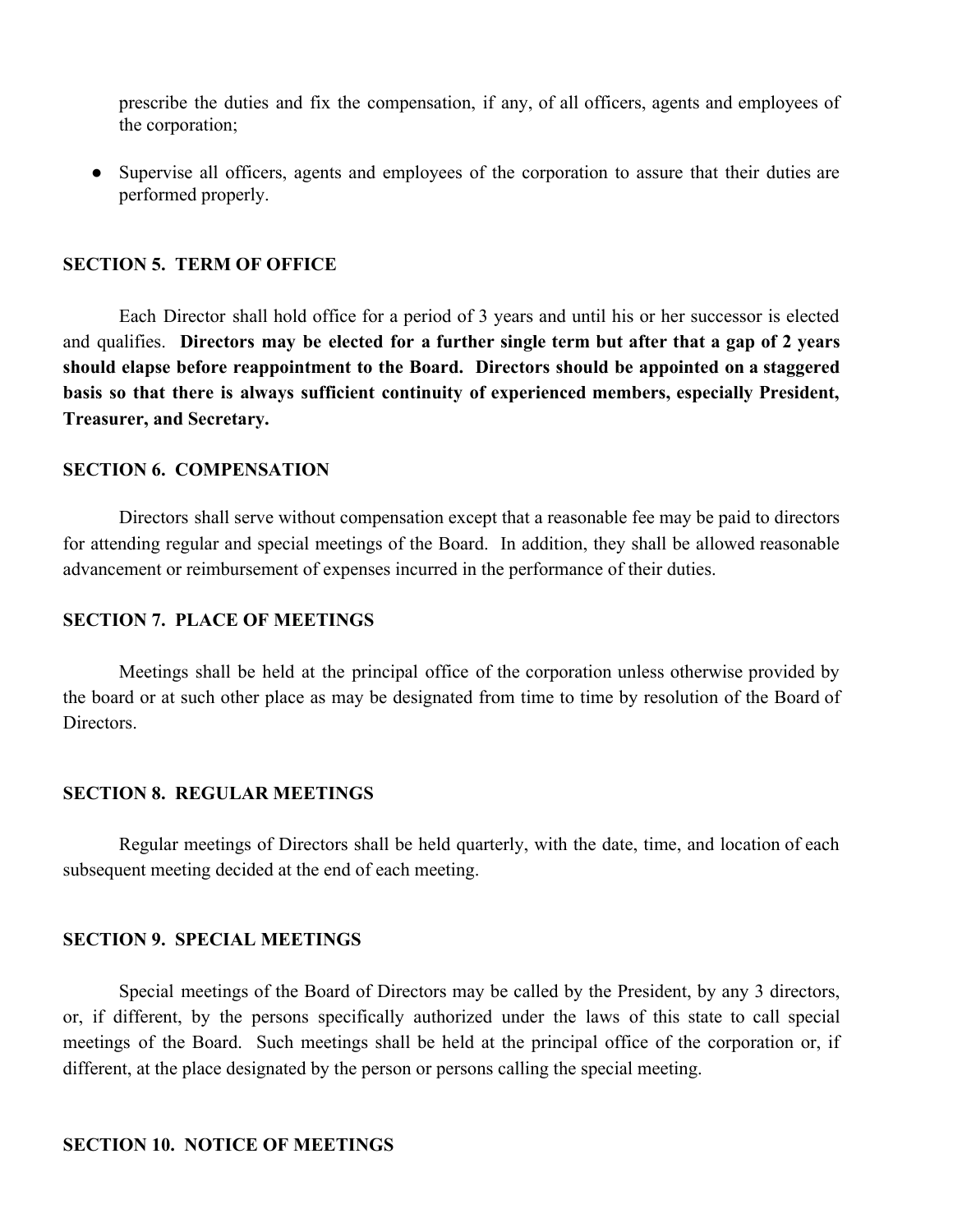Unless otherwise provided by the Articles of Incorporation, these Bylaws, or provisions of law, the following provisions shall govern the giving of notice for meetings of the board of directors:

- (a) Special Meetings. Barring emergencies, at least one week prior notice shall be given by the Secretary of the corporation to each director of each special meeting of the board. Such notice may be oral or written, and shall state the place, date and time of the meeting and the matters proposed to be acted upon at the meeting.
- (b) Waiver of Notice. Whenever any notice of a meeting is required to be given to any director of this corporation under provisions of the Articles of Incorporation, these Bylaws, or the law of this state, a waiver of notice in writing signed by the director, whether before or after the time of the meeting, shall be equivalent to the giving of such notice.

### **SECTION 11. QUORUM FOR MEETINGS**

A quorum shall consist of a simple majority of the total membership of the Board of Directors. Except as otherwise provided under the Articles of Incorporation, these Bylaws, or provisions of law, no business shall be considered by the board at any meeting at which the required quorum is not present, and the only motion which shall be entertained at such a meeting is a motion to adjourn.

### **SECTION 12. MAJORITY ACTION AS BOARD ACTION**

Every act or decision done or made by a majority of the directors present at a meeting duly held at which a quorum is present is the act of the Board of Directors, unless the Articles of Incorporation, these Bylaws, or provisions of the law require a greater percentage or different voting rules for approval of a matter by the board.

#### **SECTION 13. CONDUCT OF MEETINGS**

Meetings of the Board of Directors shall be presided over by the President of the corporation or, in his or her absence, by a temporary Chairperson chosen by a majority of the directors present at the meeting. The Secretary of the corporation shall act as secretary of all meetings of the board, provided that, in his or her absence, the presiding officer shall appoint another person to act as Secretary of the Meeting.

Meetings shall be governed by **Welty's Book of Procedures for Meetings, Committee and Officers**, insofar as such rules are not inconsistent with or in conflict with the Articles of Incorporation, these Bylaws, or with provisions of law.

#### **SECTION 14. VACANCIES**

Vacancies on the Board of Directors shall exist (1) on the death, resignation or removal of any director, and (2) whenever the number of authorized directors is increased.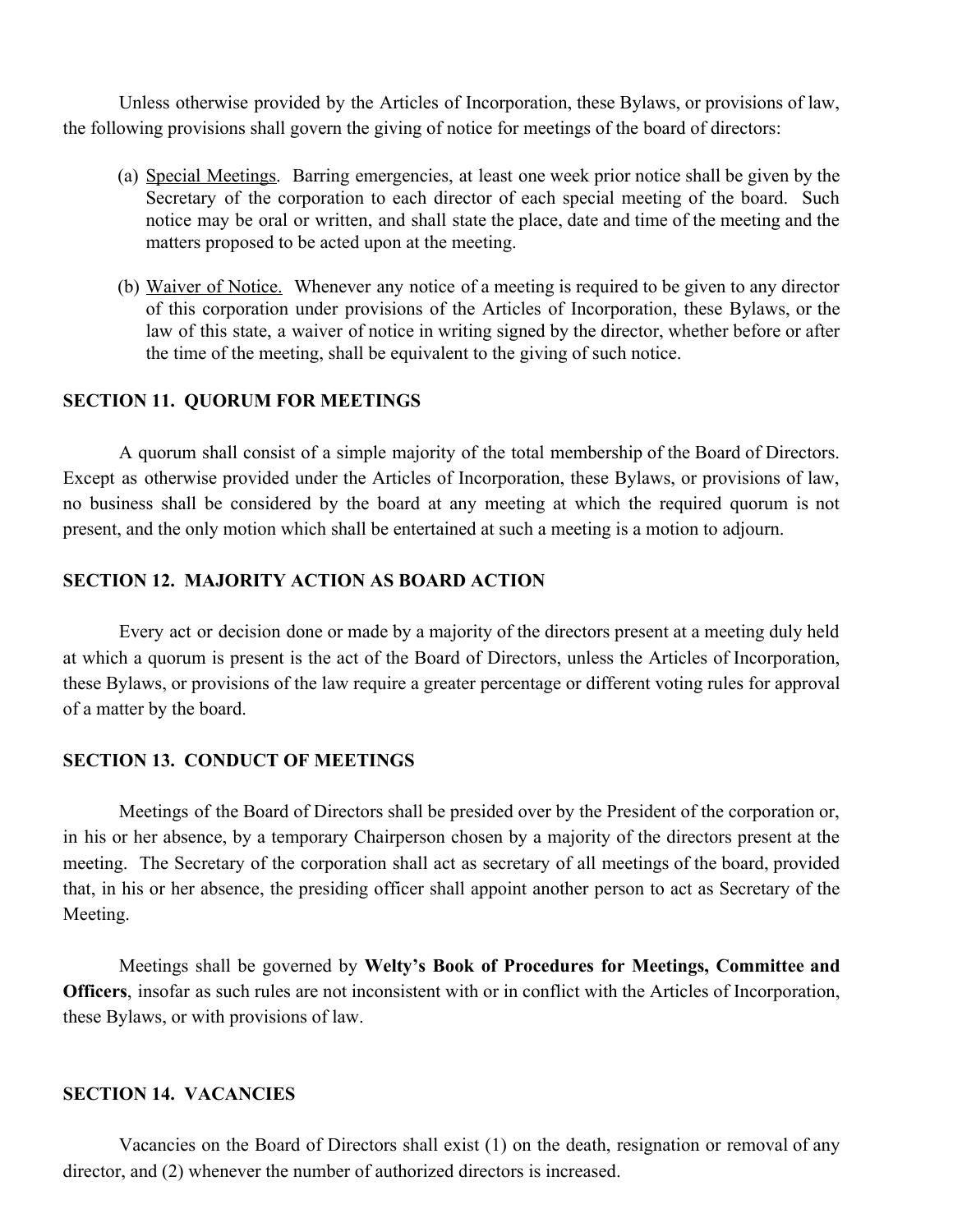Any director may resign effective upon giving written notice to the President, Secretary, or the Board of Directors, unless the notice specifies a later time for the effectiveness of such a resignation. No director may resign if the corporation would then be left without a duly elected director or directors in charge of its affairs, except upon notice to the Office of the Attorney General or other appropriate agency of this state.

Directors may be removed from office, with or without cause, as permitted by and in accordance with the laws of this state.

Unless otherwise prohibited by the Articles of Incorporation, these Bylaws or provisions of law, vacancies on the board may be filled by approval of the board of directors. If the number of directors then in office is less than a quorum, a vacancy on the board will be filled by a regular meeting of Community members. Directors may temporarily appoint to vacancies pending the next Community meeting. A person elected to fill a vacancy on the board shall hold office until the next election of the Board of Directors or until his or her death, resignation or removal from office.

# **SECTION 15. NONLIABILITY OF DIRECTORS**

The directors shall not be personally liable for the debts, liabilities, or other obligations of the corporation.

## **SECTION 16. INDEMNIFICATION BY CORPORATION OF DIRECTORS AND OFFICERS**

The directors and officers of the corporation shall be indemnified by the corporation to the fullest extent permissible under the laws of this state.

# **SECTION 17. INSURANCE FOR CORPORATE AGENTS**

Except as may be otherwise provided under provisions of law, the Board of Directors may adopt a resolution authorizing the purchase and maintenance of insurance on behalf of any agent of the corporation (including directors, an officer, employee or other agent of the corporation) against liabilities asserted against or incurred by the agent in such capacity or arising out of the agent's status such, whether or not the corporation would have the power to indemnify the agent against such liability under the Articles of Incorporation, these Bylaws or provisions of law.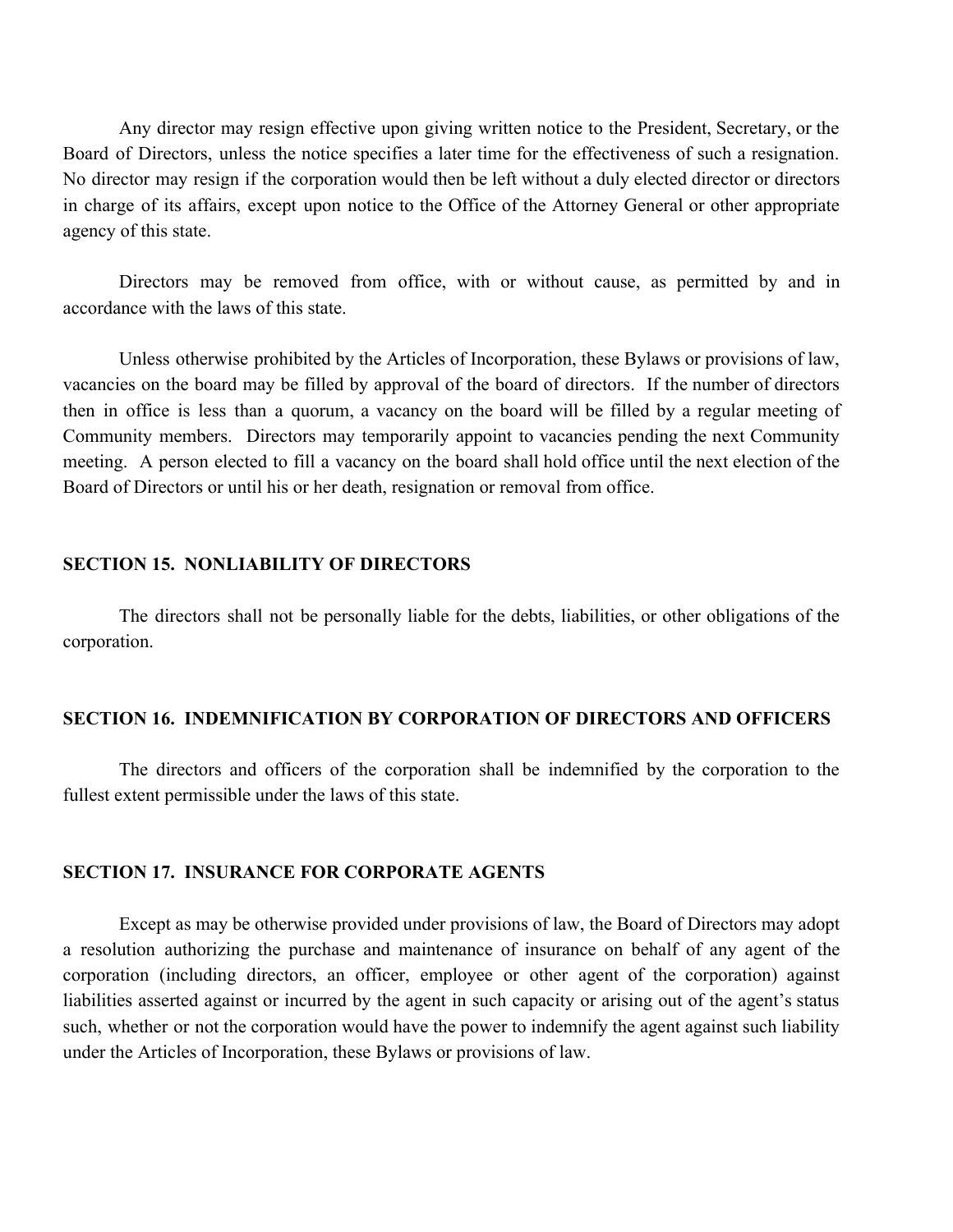# **ARTICLE 4 OFFICERS**

## **SECTION 1. DESIGNATION OF OFFICERS**

The officers of the corporation shall be a President, a Secretary, and a Treasurer. The corporation may also have other such officers with such titles as may be determined from time to time by the Board of Directors. Directors may serve in more than one office, except either President and Secretary, or President and Treasurer together.

#### **SECTION 2. QUALIFICATIONS**

Any person 18 years of age or older may serve as officer of this corporation.

# **SECTION 3. ELECTION AND TERM OF OFFICE**

Officers shall be elected by the Board of Directors, at any time, and each officer shall hold office until he or she resigns or is removed or is otherwise disqualified to serve, or until his or her successor shall be elected and qualified, whichever occurs first.

# **SECTION 4. REMOVAL AND RESIGNATION**

Any officer may be removed, either with or without cause, by the Board of Directors at any time. Any officer may resign at any time by giving written notice to the Board of Directors or to the President or Secretary of the corporation. Any such resignation shall take effect at the date of receipt of such notice or at any later date specified therein, and unless otherwise specified therein, the acceptance of such resignation shall not be necessary to make it effective. The above provisions of this Section shall be superseded by any conflicting terms of a contract which has been approved or ratified by the Board of Directors relating to the employment of any officer of the corporation.

# **SECTION 5. VACANCIES**

Any vacancy caused by the death, resignation, removal, disqualification, or otherwise, of any officer shall be filled by the Board of Directors. In the event of a vacancy in any office other than that of President, such vacancy may be filled temporarily by appointment by the President until such time as the board shall fill the vacancy. Vacancies occurring in an office appointed at the discretion of the board may be left unfilled as the board shall determine.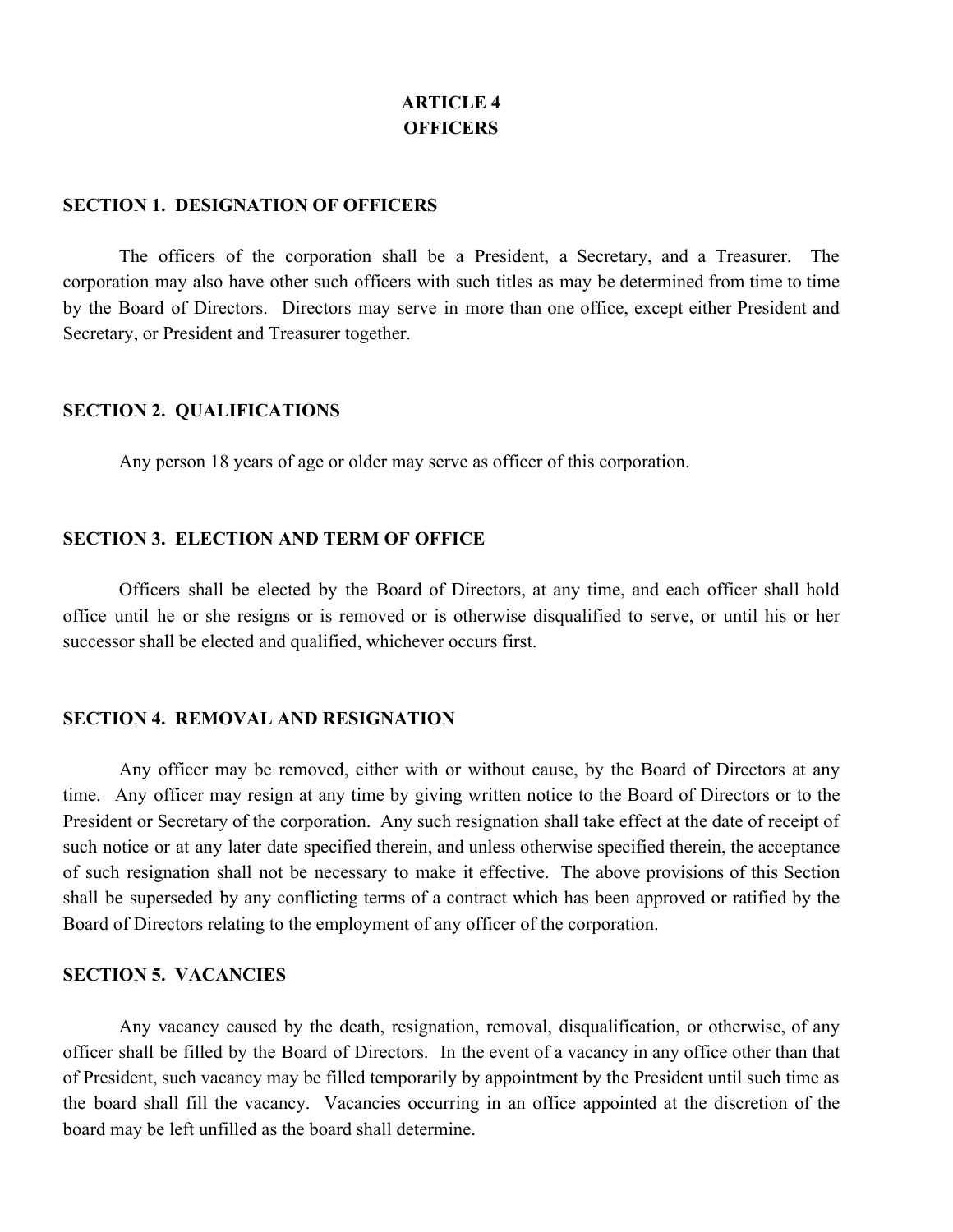#### **SECTION 6. DUTIES OF PRESIDENT**

The president shall be the chief executive officer of the corporation and shall, subject to the control of the Board of Directors, supervise and control the affairs of the corporation and the activities of the officers. He or she shall perform all duties incident to his or her office and such other duties as may be required by law, by the Articles of Incorporation, or by these Bylaws, or which may be prescribed from time to time by the Board of Directors. Unless another person is specifically appointed as temporary Chairperson of the Board of Directors, the President shall preside at all meetings of the Board of Directors.

# **SECTION 7. DUTIES OF SECRETARY**

The Secretary shall:

Certify and keep at the principal office of the corporation the original, or a copy, of these Bylaws as amended or otherwise altered to date.

Keep at the principal office of the corporation or at such other place as the board may determine, a book of minutes of all meetings of the directors, and, if applicable, meetings of committees of directors and of members, recording therein the time and place of holding, whether regular or special, how called, how notice thereof was given, the names of those present or represented at the meetings, and the proceedings thereof.

See that all notices are duly given in accordance with the provisions of these Bylaws or as required by law.

Be custodian of the records and of the seal of the corporation and affix the seal, as authorized by law or the provisions of these Bylaws, to duly executed documents of the corporation.

Keep at the principal office of the corporation a **copy of the** membership book containing the name and address of each and any members, and, in the case where any membership has been terminated, he or she shall record such fact in the membership book together with the date on which such membership ceased.

Exhibit at all reasonable times to any director of the corporation, or to his or her agent or attorney, on request therefor, the Bylaws, the copy of the membership book, and the minutes of the proceedings of the directors of the corporation.

In general, perform all duties incident to the office of the Secretary and such other duties as may be required by law, by the Articles of Incorporation, or by these Bylaws, or which may be assigned to him or her from time to time by the Board of Directors.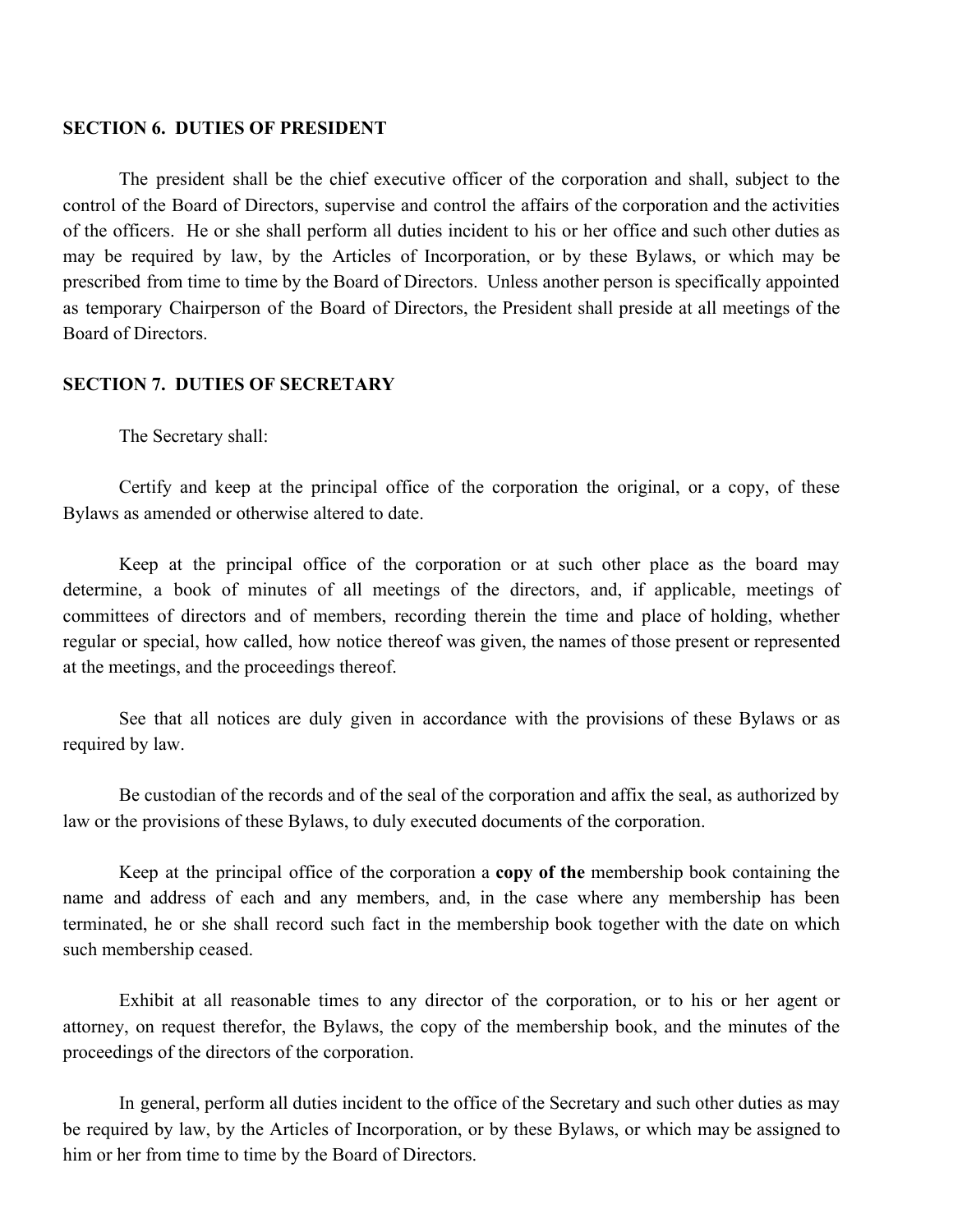#### **SECTION 8. DUTIES OF TREASURER**

The Treasurer shall:

Have charge and custody of, and be responsible for, all funds and securities of the corporation, and deposit all such funds in the name of the corporation in such banks, trust companies, or other depositories as shall be selected by the Board of Directors.

Receive, and give receipt for, monies due and payable to the corporation from any source whatsoever.

Disburse, or cause to be disbursed, the funds of the corporation as may be directed by the Board of Directors, taking proper vouchers for such disbursements.

Keep and maintain adequate and correct accounts of the corporation's properties and business transactions, including accounts of its assets, liabilities, receipts, disbursements, gains and losses.

Exhibit at all reasonable times the books of account and financial records to any director of the corporation, or to his or her agent or attorney, on request therefor.

Render to the President and directors, whenever requested, an account of any or all of his or her transactions as Treasurer and of the financial conditions of the corporation.

Prepare, or cause to be prepared, and certify, or cause to be certified, the financial statements to be included in any required reports.

In general, perform all duties incident to the office of Treasurer and such other duties as may be required by law, by the Articles of Incorporation of the corporation, or by these Bylaws, or which may be assigned to him or her from time to time by the Board of Directors.

# **SECTION 10. COMPENSATION**

The salaries of the officers, if any, shall be fixed from time to time by resolution of the Board of Directors. In all cases, any salaries received by officers of this corporation shall be reasonable and given in return for services actually rendered to or for the corporation.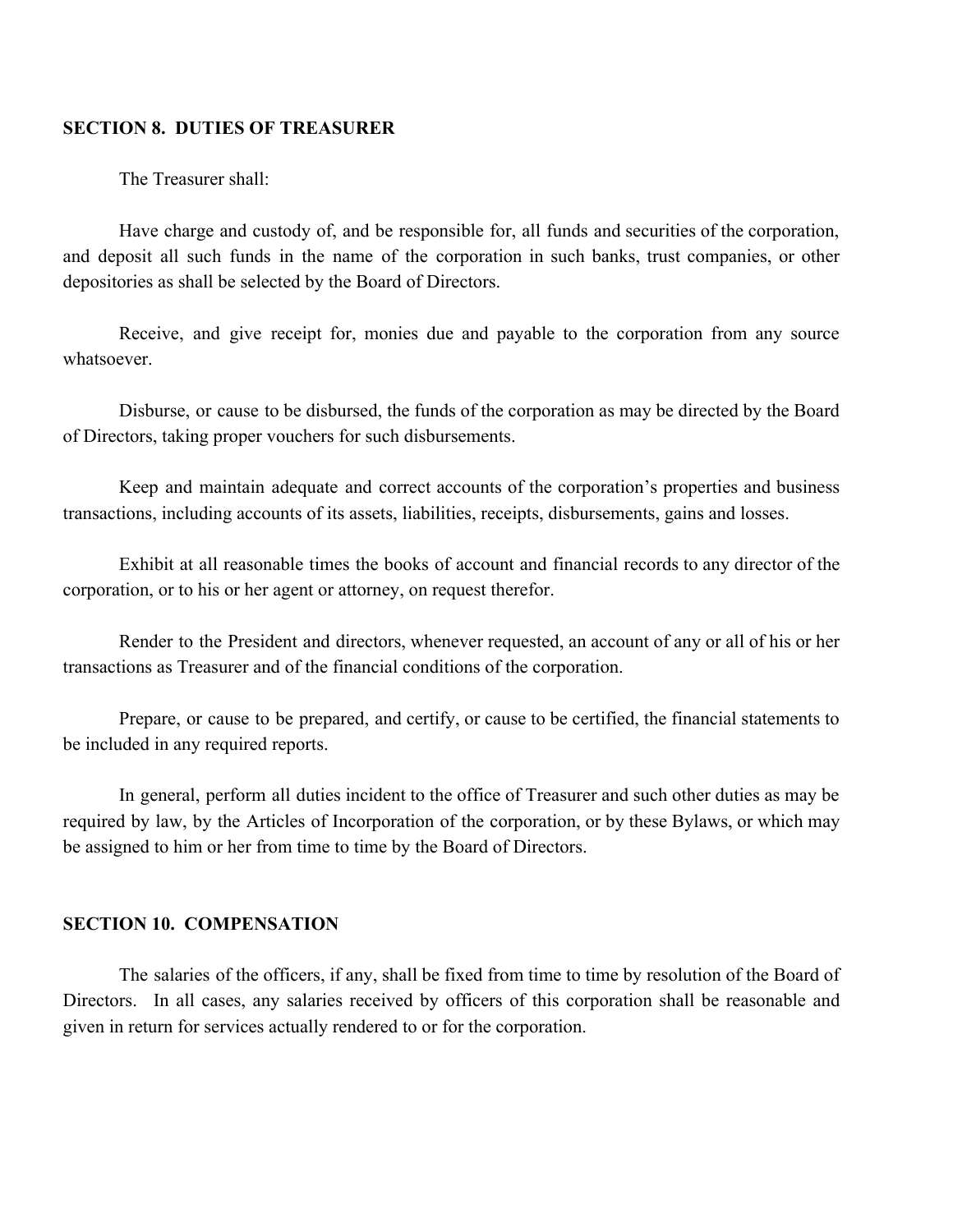# **ARTICLE 5 COMMITTEES**

# **SECTION 1. MEMBERSHIP COMMITTEES**

The membership shall create committees ("Branch groups") to oversee the mission and work of the Community as appropriate. The leadership of the Branch groups shall meet together on a regular basis and shall submit minutes to the Board.

# **SECTION 2. OTHER COMMITTEES**

The corporation shall have such other sub-committees of the Board as may from time to time be designated by resolution of the Board of Directors. These sub-committees may consist of persons who are not also members of the board and shall act in an advisory capacity to the board.

# **SECTION 3. MEETINGS AND ACTION OF COMMITTEES**

Regular and special meetings of committees may be fixed by resolution of the Board of Directors or by the committee.

## **ARTICLE 6 EXECUTION OF INSTRUMENTS, DEPOSITS, AND FUNDS**

# **SECTION 1. EXECUTION OF INSTRUMENTS**

The Board of Directors, except as otherwise provided in these Bylaws, may by resolution authorize any officer or agent of the corporation to enter into any contract or execute and deliver any instrument in the name of and on behalf of the corporation, and such authority may be general or confined to specific instances. Unless so authorized, no officer, agent, or employee shall have any power or authority to bind the corporation by any contract or engagement or to pledge its credit or to render it liable monetarily for any purpose or in any amount.

#### **SECTION 2. CHECK AND NOTES**

Except as otherwise specifically determined by resolution of the Board of Directors, or as otherwise required by law, checks, drafts, orders for payment of money, and other similar instruments of the corporation shall be signed by the Treasurer and countersigned by the President of the corporation. Checks and instruments to a value less than \$500.00 may be signed by the Treasurer or President alone.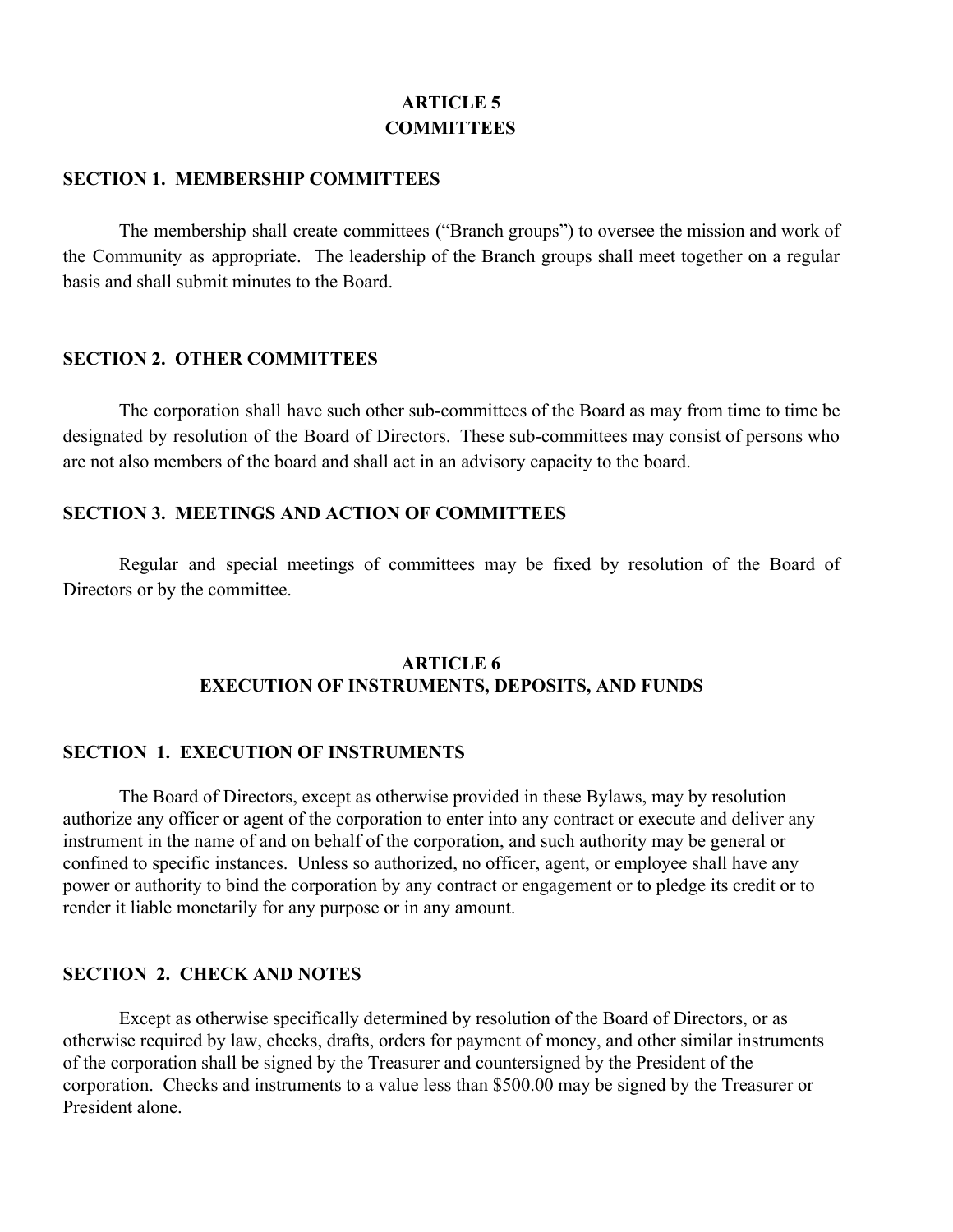# **SECTION 3. DEPOSITS**

All funds of the corporation shall be deposited from time to time to the credit of the corporation in such banks, trust companies, or other depositories as the Board of Directors may select.

#### **SECTION 4. GIFTS**

The Board of Directors may accept on behalf of the corporation any contribution, gift, bequest, or device for the nonprofit purposes of this corporation. It will not accept gifts inconsistent with 501 c3 status.

# **ARTICLE 7 CORPORATE RECORDS, REPORTS, AND SEAL**

## **SECTION 1. MAINTENANCE OF CORPORATE RECORDS**

The corporation shall keep at its principal office:

- (a) Minutes of all meetings of directors, committees of the board and, if this incorporation has members, of all meetings of members, indicating the time and place of holding such meetings, whether regular or special, how called, the notice given, and the names of those present and the proceedings thereof;
- (b) Adequate and correct books and records of account, including accounts of its properties and business transactions and accounts of its assets, liabilities, receipts, disbursements, gains and losses;
- (c) A record of its members, if any, indicating their names and addresses and, if applicable, the class of membership held by each member and the termination date of any membership;
- (d) A copy of the corporation's Articles of Incorporation and Bylaws as amended to date, which shall be open to inspection by the members, if any of the corporation at all reasonable times during office hours.

## **SECTION 2. CORPORATE SEAL**

The Board of Directors may adopt, use, and at will alter, a corporate seal. Such seal shall be kept at the principal office of the corporation. Failure to affix the seal to corporate instruments, however, shall not affect the validity of any such instrument.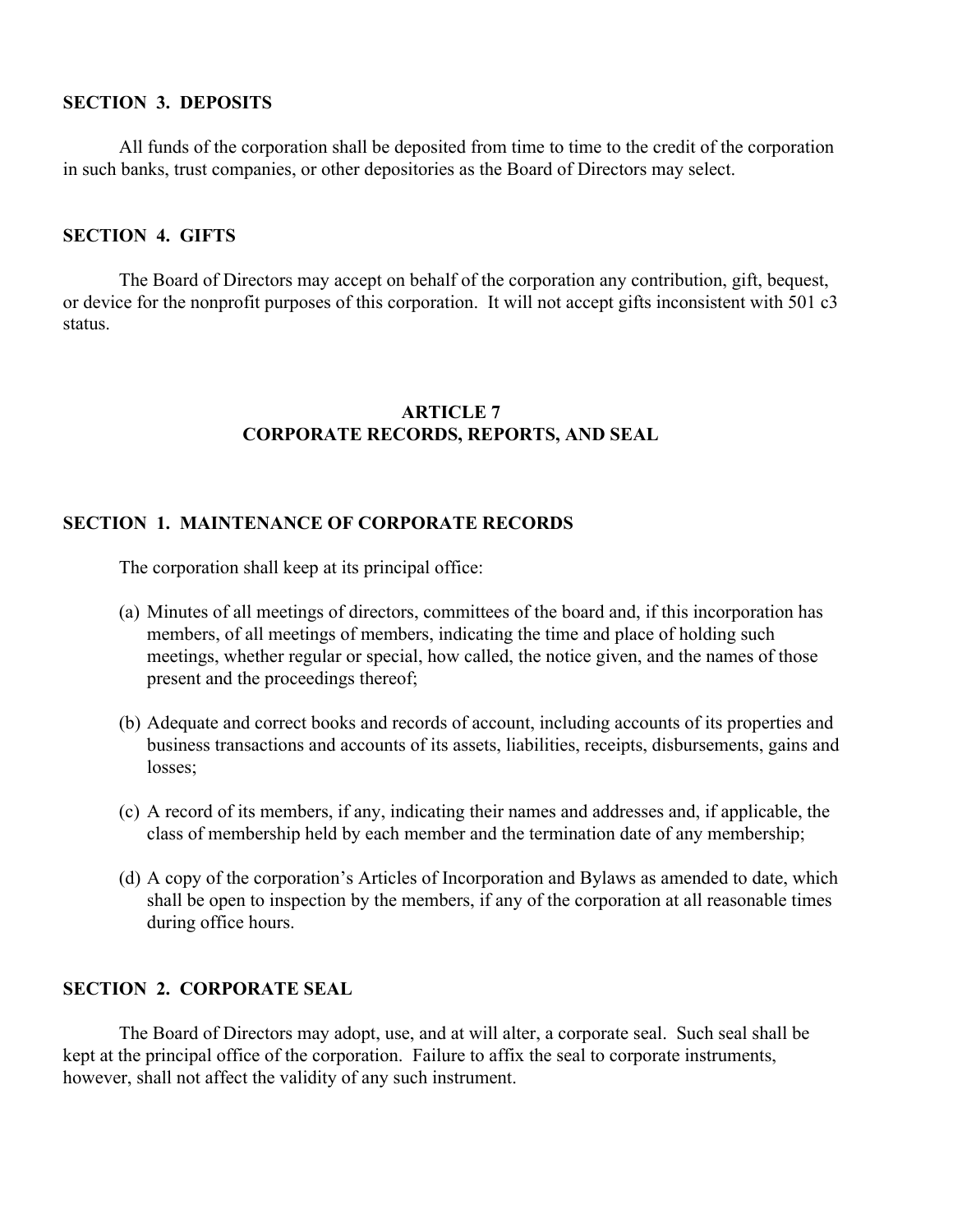# **SECTION 3. DIRECTORS' INSPECTION RIGHTS**

Every director shall have the absolute right at any reasonable time to inspect and copy all books, records and documents of every kind and to inspect the physical properties of the corporation and shall have such other rights to inspect the books, records and properties of this corporation as may be required under the Articles of Incorporation, other provisions of these Bylaws, and provisions of law.

## **SECTION 4. MEMBERS' INSPECTION RIGHTS**

If this corporation has any members, then each and every member shall have the following inspection rights:

- (a) To inspect and copy the record of all members' names, addresses and voting rights, at reasonable times, upon request to the Secretary of the corporation.
- (b) To obtain from the Secretary of the corporation, upon request to the Secretary of the corporation, a list of the members entitled to vote for the election of directors as of the most recent record date for which the list has been compiled or as of the date specified by the member subsequent to the date of demand. The membership list shall be made available within a reasonable time after the request is received by the Secretary of the corporation or after the date specified therein as of which the list is to be compiled.
- (c) To inspect at any reasonable time the books, records, or minutes of proceedings of the members or of the board or committees of the board, upon request of the Secretary of the corporation by the member, for a purpose reasonably related to such person's interests as a member.

Members shall have such other rights to inspect the books, records, and properties of this corporation as may be required under the Articles of Incorporation, other provisions of these Bylaws, and provisions of law.

# **SECTION 5. RIGHT TO COPY AND MAKE EXTRACTS**

Any inspection under the provisions of this Article may be made in person or by agent of attorney and the right to inspection shall include the right to copy and make extracts.

## **SECTION 6. PERIODIC REPORT**

The board shall cause any annual or periodic report required under law to be prepared and delivered to an office of this state or to the members, if any, of this corporation, to be so prepared and delivered within the time limits set by law.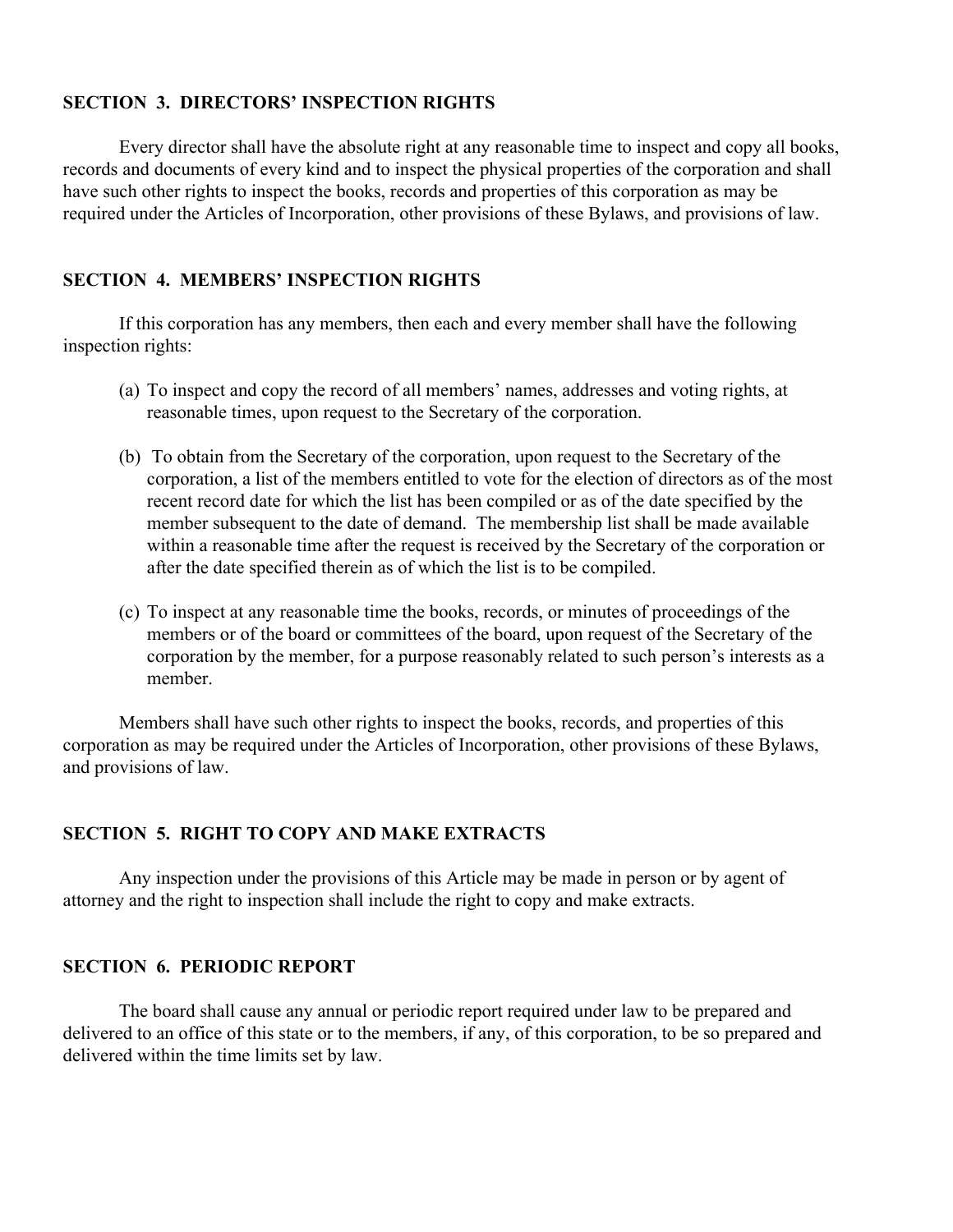# **ARTICLE 8 IRC 501 (C) (3) TAX EXEMPTION PROVISIONS**

# **SECTION 1. LIMITATIONS ON ACTIVITIES**

No substantial part of the activities of this corporation shall be the carrying on of propaganda, or otherwise attempting to influence legislation [except as otherwise provided by Section 501 (h) of the Internal Revenue Code], and this corporation shall not participate in, or intervene in (including the publishing or distribution of statements), any political campaign on behalf of, or in opposition to, any candidate for public office.

Notwithstanding any other provisions of these Bylaws, this corporation shall not carry on any activities not permitted to be carried on (a) by a corporation exempt from federal income tax under Section 501 (c) (3) of the Internal Revenue Code, or (b) by a corporation, contributions to which are deductible under Section 170 (c) (2) of the Internal Revenue Code.

### **SECTION 2. PROHIBITION AGAINST PRIVATE INUREMENT**

No part of the net earnings of this corporation shall inure to the benefit of, or be distributable to, its members, directors, or trustees, officers, or other private persons, except that the corporation shall be authorized and empowered to pay reasonable compensation for services rendered and to make payments and distributions in furtherance of the purposes of this corporation.

## **SECTION 3. DISTRIBUTION OF ASSETS**

Upon the dissolution of this corporation, its assets remaining after payment, or provision of payment, of all debts and liabilities of this corporation shall be distributed for one or more exempt purposes within the meaning of Section 501 (c) (3) of the Internal Revenue Code or shall be distributed to the federal government, or to a state or local government, for a public purpose. Such distribution shall be made in accordance with all applicable provisions of the laws of this state.

#### **SECTION 4. PRIVATE FOUNDATION REQUIREMENTS AND RESTRICTIONS**

In any taxable year in which this corporation is a private foundation as described in Section 509 (a) of the Internal Revenue Code, the corporation 1) shall distribute its income for said period at such a time and manner as to not subject it to tax under Section 4942 of the Internal Revenue Code; 2) shall not engage in any act of self-dealing as defined in Section 4941 (d) of the Internal Revenue Code; 3) shall not retain any excess business holdings as defined in Section 4943 (c) of the Internal Revenue Code; 4) shall not make any investments in such manner as to subject the corporation to tax under Section 4944 of the Internal Revenue Code; and 5) shall not make any taxable expenditures as defined in Section 4945 (d) of the Internal Revenue Code.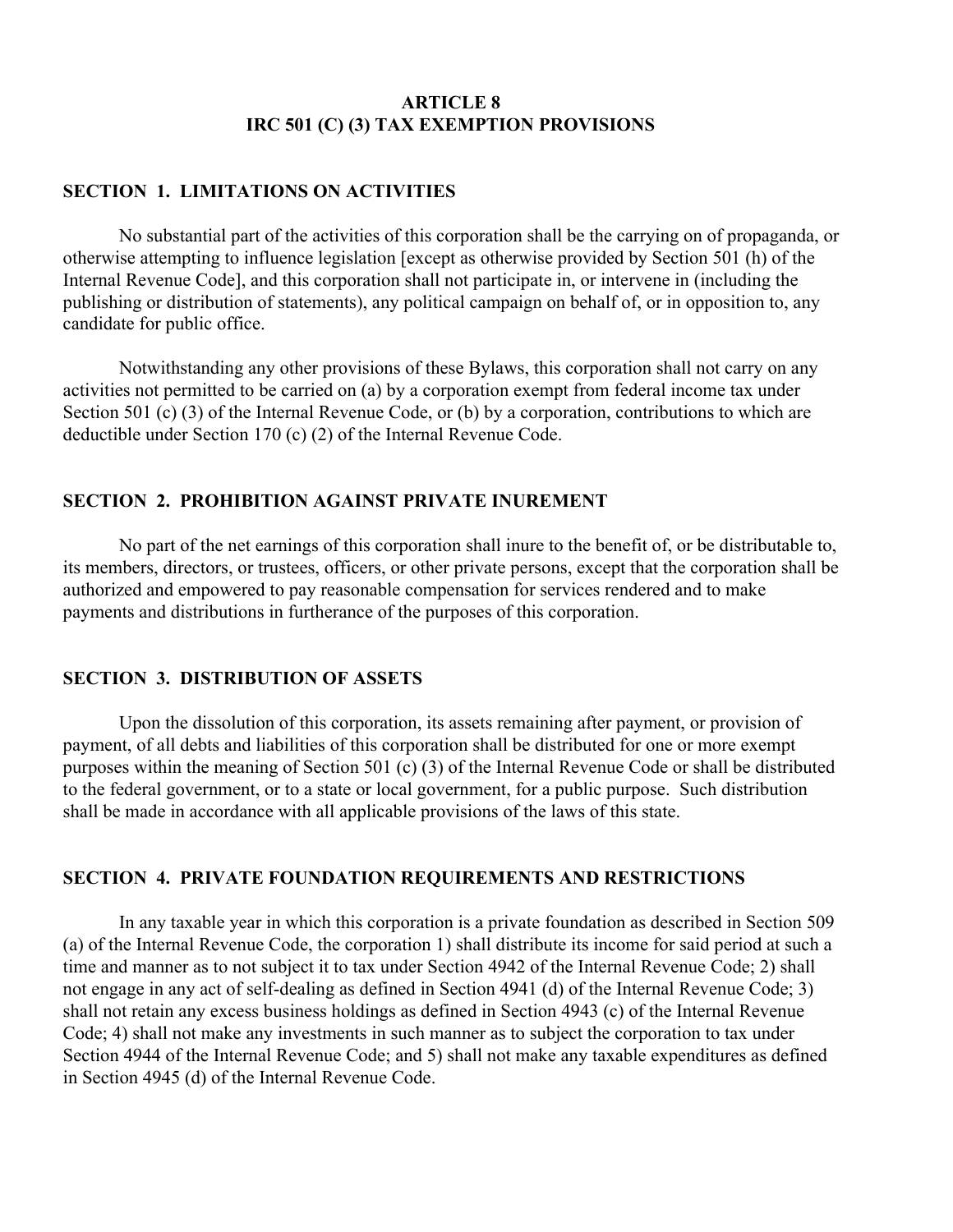# **ARTICLE 9 AMENDMENT OF BYLAWS**

### **SECTION 1. AMENDMENT**

Power to adopt, repeal or amend Bylaws will rest with the Community members only in any of their duly constituted meetings, upon notice of such purpose given no less than seven (7) days and no more than thirty (30) days before the meeting.

# **ARTICLE 10 CONSTRUCTION AND TERMS**

If there is any conflict between the provisions of these Bylaws and the Articles of Incorporation of this corporation, the provisions of the Articles of Incorporation shall govern.

Should any of the provisions or portions of these Bylaws be held unenforceable or invalid for any reason, the remaining provisions and portions of these Bylaws shall be unaffected by such holding.

All references in these Bylaws to the Articles of Incorporation shall be to the Articles of Incorporation, Articles of Organization, Certificate of Incorporation, Organizational Charter, Corporate Charter, or other founding documents and subsequent amendments thereto, of this corporation filed with an office of this state and used to establish the legal existence of this corporation.

All references in these Bylaws to a section or sections of the Internal Revenue Code shall be to such sections of the Internal Revenue Code of 1986 as amended from time to time, or to corresponding provisions of any future federal tax code.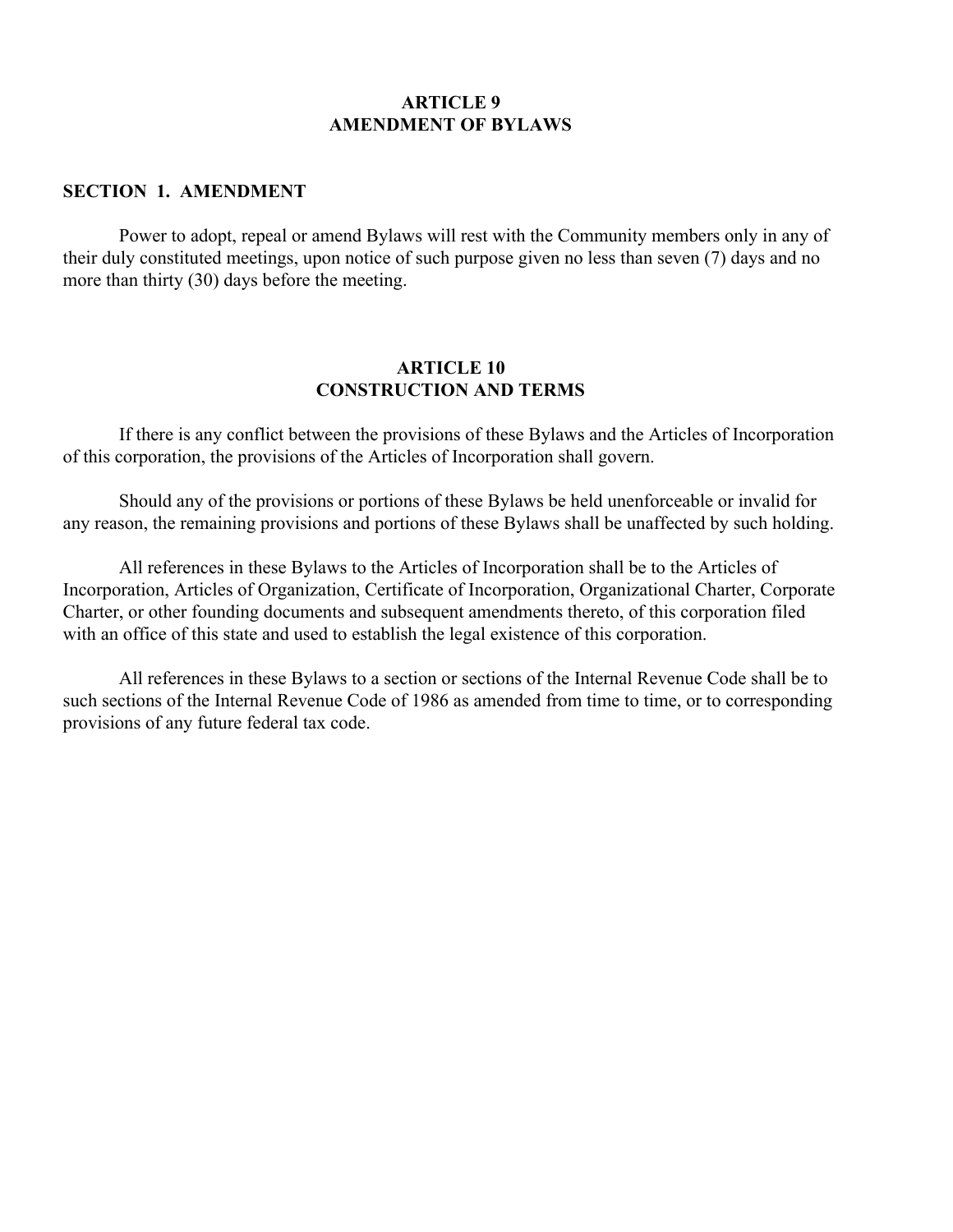# **MEMBERSHIP PROVISIONS OF THE BYLAWS OF "WOOD HATH HOPE" CHRISTIAN COMMUNITY**

# **ARTICLE 11 MEMBERS**

# **SECTION 1. DETERMINATION AND RIGHTS OF MEMBERS**

The corporation shall have only one class of members. These are the core members of the "Wood Hath Hope" Christian Community as described in Section 2 below. No member shall hold more than one membership in the corporation. Except as expressly provided in or authorized by the Articles of Incorporation, the Bylaws of this corporation, or provisions of law, all memberships shall have the same rights, privileges, restrictions and conditions.

# **SECTION 2. QUALIFICATIONS OF MEMBERS**

The qualifications for membership in this corporation are according to the following description:

# Preamble

Wood Hath Hope and its home at Bethany are based in the belief in the life, death and resurrection of Jesus as the living template of a new humanity. The Wood Hath Hope and Bethany community embraces collectively and personally the belief in the death of Jesus as the revelation of human violence and its transformation into love. His resurrection after three days is God's life-filled revelation of divine nonviolence and love.

# Statement

An individual who wishes to be considered a member of Wood Hath Hope (hereafter WHH) embraces the community belief expressed in the above statement. This embrace does not mean individuals do not have doubts or unresolved questions but that they are radically open to the community's spiritual and human reality. The relationship of the individual with the community involves openness to practical personal disciplines including self-giving through the individual's gifts and talents.

It is not necessary to be a member in order to be a friend or companion of WHH and Bethany. A friend or companion is on a journey in company with WHH, learning its belief, opening one's heart to its meaning and spirit and sharing in its way of life.

To be a member someone must attend WHH meetings for at least one year on a regular basis. Regular means frequently enough to learn the essentials of WHH theology and embrace the spirit of its fellowship.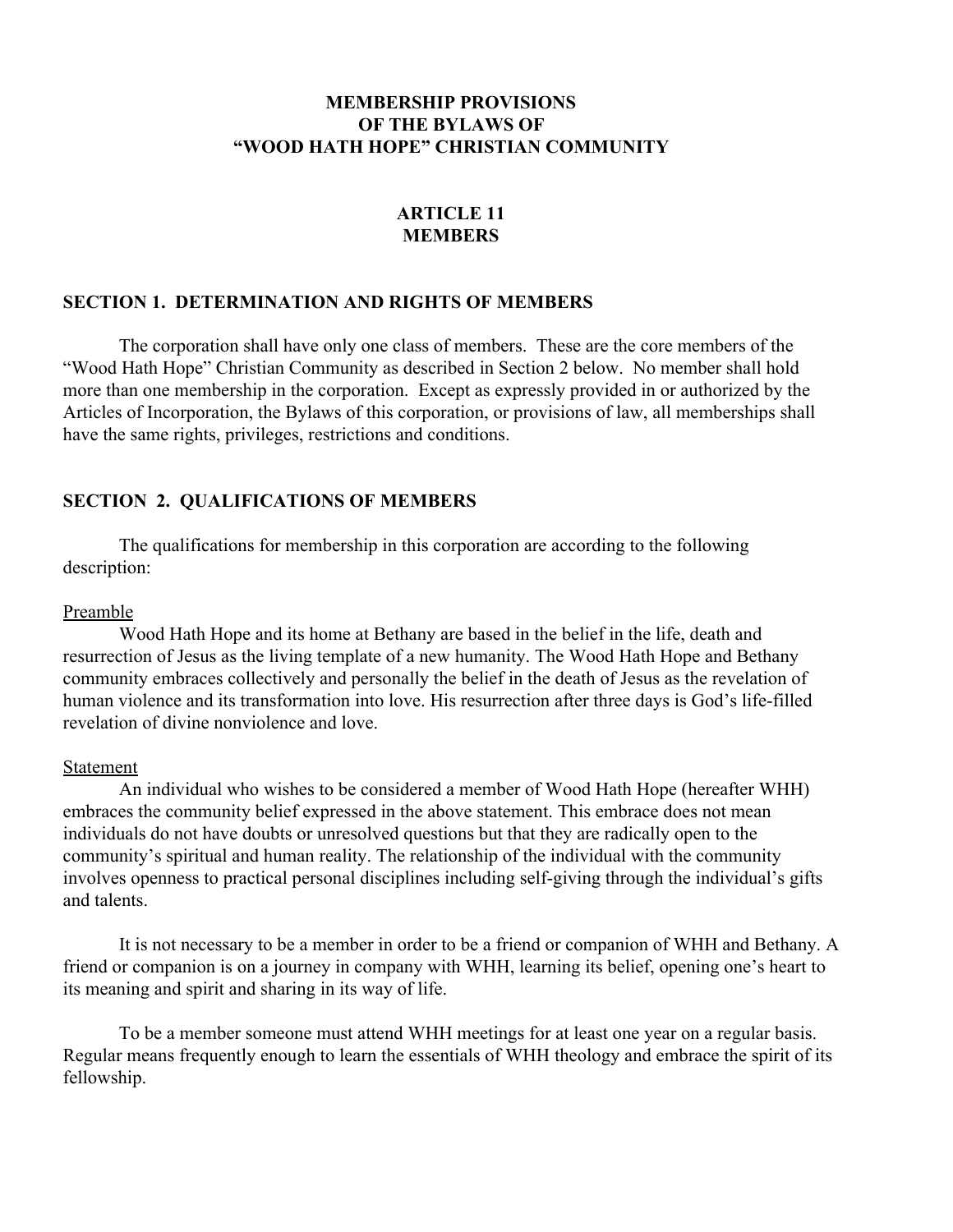# **SECTION 3. ADMISSION OF MEMBERS**

Admission of members shall be determined by personal agreement with and commitment to the membership description and disciplines, plus attendance at an annual members' meeting. If a member wishes to attend and cannot s/he will inform the secretary who will announce their intention to become an active member of the WWH Christian Community at the annual membership meeting.

# **SECTION 4. FEES AND DUES**

- (a) The following fee shall be charged for making application for membership in the corporation: **None**.
- (b) The annual dues payable to the corporation by members shall be: **None**.

# **SECTION 5. NUMBER OF MEMBERS**

There is no limit on the number of members the corporation may admit.

# **SECTION 6. MEMBERSHIP BOOK**

The corporation shall keep a membership book containing the name and address of each member. Termination of the membership of any member shall be recorded in the book, together with the date of termination of such membership. Such book shall be kept at the corporation's principal office.

# **SECTION 7. NONLIABILITY OF MEMBERS**

A member of this corporation is not, as such, personally liable for the debts, liabilities, or obligations of the corporation.

# **SECTION 8. NONTRANSFERABILITY OF MEMBERSHIPS**

No member may transfer a membership or any right arising therefrom. All rights of membership cease upon the member's death.

# **SECTION 9. TERMINATION OF MEMBERSHIP**

The membership of a member shall terminate upon the occurrence of any of the following events: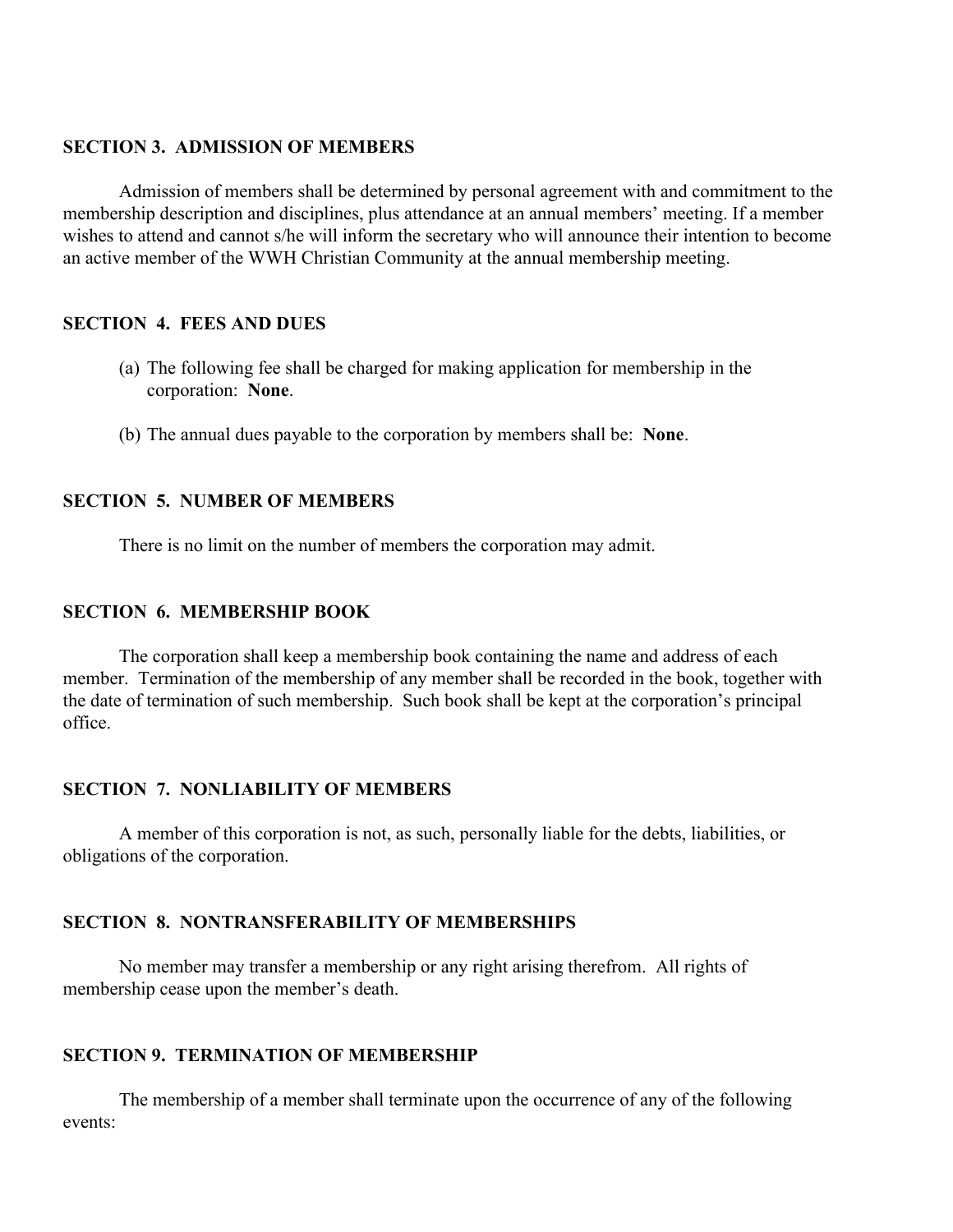- (1) Upon his or her stated request to leave delivered to any member who is also a Director, giving the reasons, followed by an optional meeting with member representatives to share these reasons and, where possible and/or necessary, seek reconciliation.
- (2) Or, after providing the member with reasonable written notice and an opportunity to be heard either orally or in writing by member representatives, upon a determination that the member has engaged in consistent conduct materially or spiritually prejudicial to the interests or purposes of the corporation. This decision is to be made according to the same principles laid out in Article 11, Sections 2 & 3 above. (The member whose membership is being determined shall not have voting rights in this decision.) The Board of Directors on its own initiative may require from the members to undertake this formal process.

All rights and obligations of a member in the corporation shall cease on termination of membership as herein provided.

# **ARTICLE 12 MEETINGS OF MEMBERS**

# **SECTION 1. PLACE OF MEETINGS**

Meetings of members shall be held at the principal office of the corporation or at such other place or places as may be designated from time to time by resolution of the members.

# **SECTION 2. REGULAR MEETINGS**

A regular annual meeting of the Corporation membership shall be held for the purpose of receiving annual reports, electing directors and transacting other business as may come before the meeting. The time and date of this meeting will be determined by the Branches leadership committee. The Board of Directors and any candidates being considered for Board membership may be invited to the annual meeting. The candidates receiving the highest number of votes up to the number of directors to be elected shall be elected. Each voting member shall cast one vote, with voting being by ballot only. The annual meeting of members for the purpose of electing directors shall be deemed a regular meeting.

Other regular Community meetings of the members shall be held as determined by the Community.

# **SECTION 3. SPECIAL MEETINGS OF MEMBERS**

Special meetings of the members shall be called by the Board of Directors, the President of the corporation, or, if different, by the persons specifically authorized under the laws of this state to call special meetings of members, or by a simple majority of members.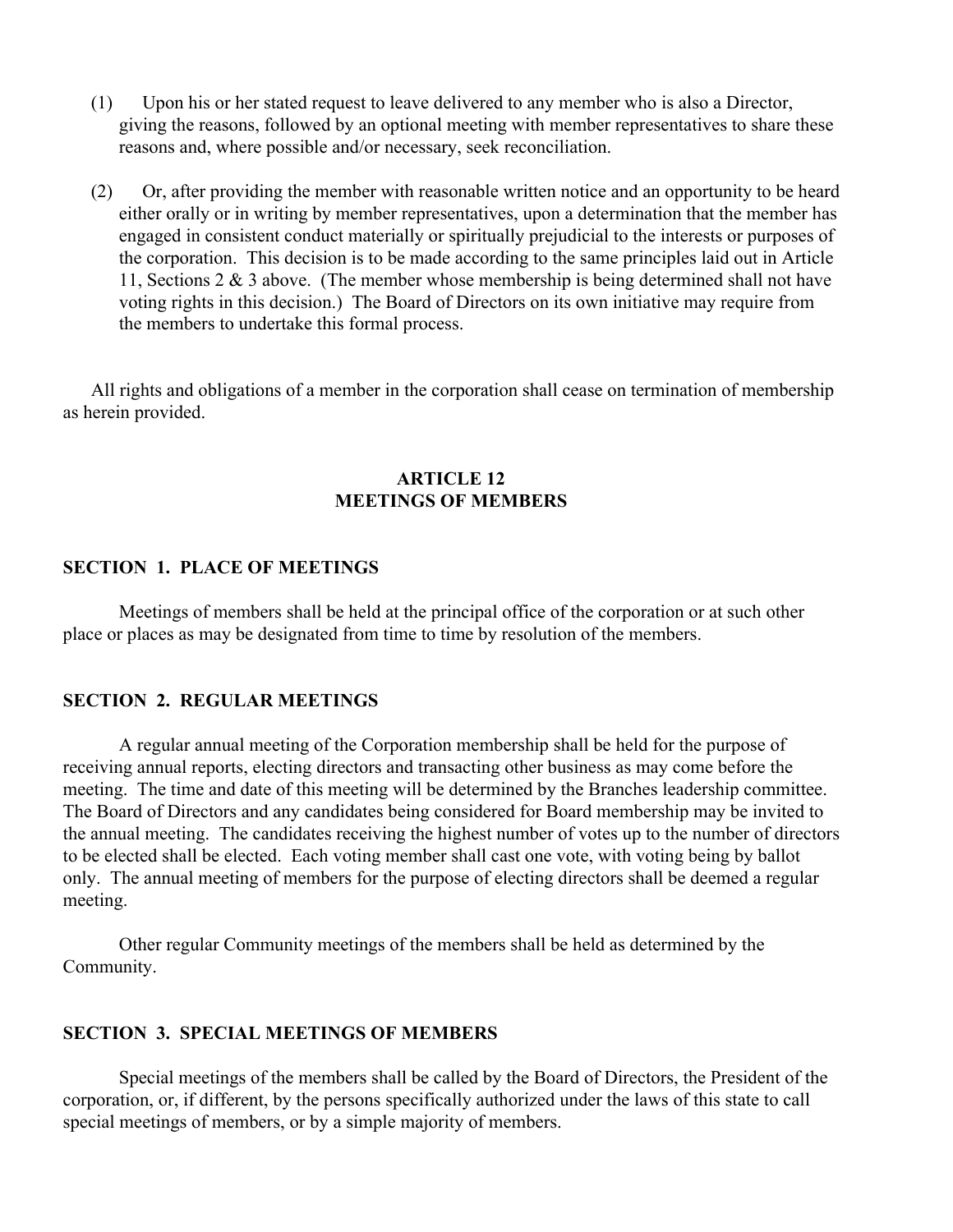# **SECTION 4. NOTICE OF MEETINGS**

Unless otherwise provided by the Articles of Incorporation, these Bylaws, or provisions of law, notice stating the place, day and hour of the meeting and, in the case of a special meeting, the purpose or purposes for which the meeting is called, shall be delivered not less than three (3) nor more than ten (10) days before the date of the meeting, either personally or by email, by or at the direction of the President, or the Secretary, or the persons calling the meeting, to each member entitled to vote at such meeting. Personal notification includes notification by telephone.

The notice of any meeting of members at which directors are to be elected shall also state the names of all those who are nominees or candidates for election to the board at the time notice is given.

Whenever any notice of a meeting is required to be given to any member of this corporation under provisions of the Articles of Incorporation, these Bylaws, or the law of this state, a waiver of notice in writing signed by the member, whether before or after the time of the meeting, shall be equivalent to the giving of such notice.

### **SECTION 5. QUORUM FOR MEETINGS**

A quorum shall consist of two thirds of the voting members of the community.

Except as otherwise provided under the Articles of Incorporation, these Bylaws, or provisions of law, no business shall be considered by the members at any meeting at which the required quorum is not present, and the only motion which the Chair shall entertain at such meetings is a motion to adjourn. For purposes of a quorum, proxies shall be considered as the presence of the member. The proxy shall be limited to the specific issue named in the written instrument giving proxy.

# **SECTION 6. MAJORITY ACTION AS MEMBERSHIP ACTION**

Every act or decision done or made by a two thirds majority of voting members present in person or by proxy at a duly held meeting at which a quorum is present is the act of the members, unless the Articles of Incorporation, these Bylaws, or provisions of law require a greater number.

# **SECTION 7. VOTING RIGHTS**

Each member of the age 18 or over is entitled to one vote on each matter submitted to a vote by the members. Voting at duly held meetings shall be by voice or written vote. Election of Directors, however, shall be by written ballot.

# **SECTION 8. ACTION BY WRITTEN BALLOT**

Except as otherwise provided under the Articles of Incorporation, these Bylaws, or provisions of law, any action which may be taken at any regular or special meeting of members may be taken without a meeting if the corporation distributes a written ballot to each member entitled to vote on the matter. The ballot shall: